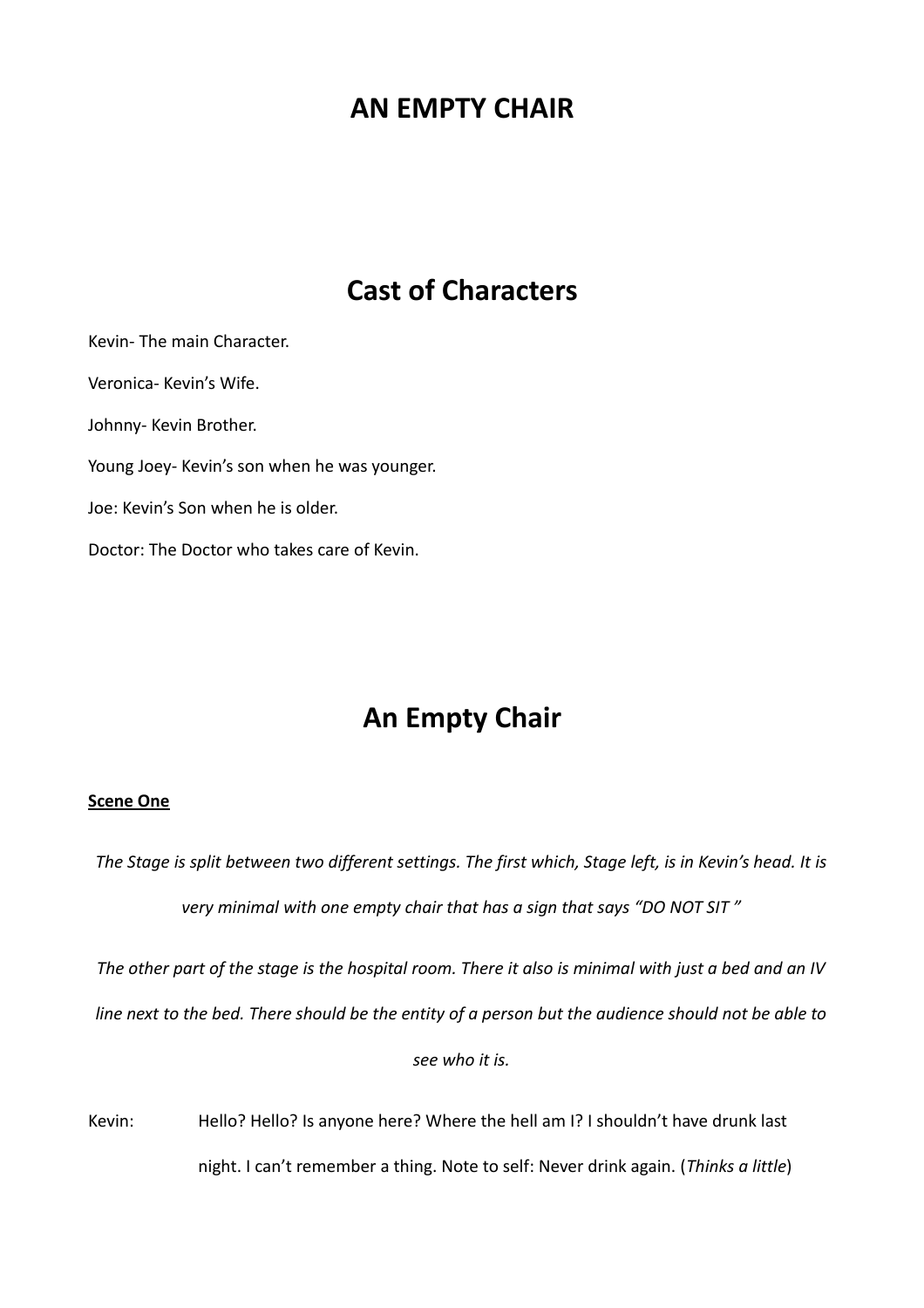Yeah, right, like that could ever happen. George must be playing a trick on me. George, at least turn on the lights if you're going to leave me in your basement. George, you know I am scared of the dark! George! George! Stop ignoring me! GEORGE! GEORGE GET ME OUT OF HERE! I am going to kill him! (Goes to the chair) This place is so empty! I need to sit down. Wait a sec, why is there a sign on the chair? He thinks that just because he puts a stupid sign that says "Don't Sit" on it, that I'm not going to sit. He's crazy! You know, something tells me I shouldn't sit down. What am I kidding, it's only a stupid sign. (*Goes to sit down but can't do it*) I'll just stand.

*(Lights out)*

# *(Lights up in hospital room)*

| Veronica: | Oh, my God, what happened? Is he okay?                                            |
|-----------|-----------------------------------------------------------------------------------|
| Doctor:   | He was in an accident. He suffered major head trauma and won't wake.              |
| Veronica: | (scrambling for words) Oh                                                         |
| Doctor:   | But, there there is a little bit of hope. We have two options. Either we can wait |
|           | and he will wake on his own, or there is an experimental treatment that we can    |
|           | try. But it is highly risky and very dangerous. So it is up to you. But I highly  |
|           | recommend that we give it some time.                                              |
| Veronica: | Okay, let's do that.                                                              |
| Doctor:   | Okay                                                                              |

Veronica: Wait. Do you think he will be okay?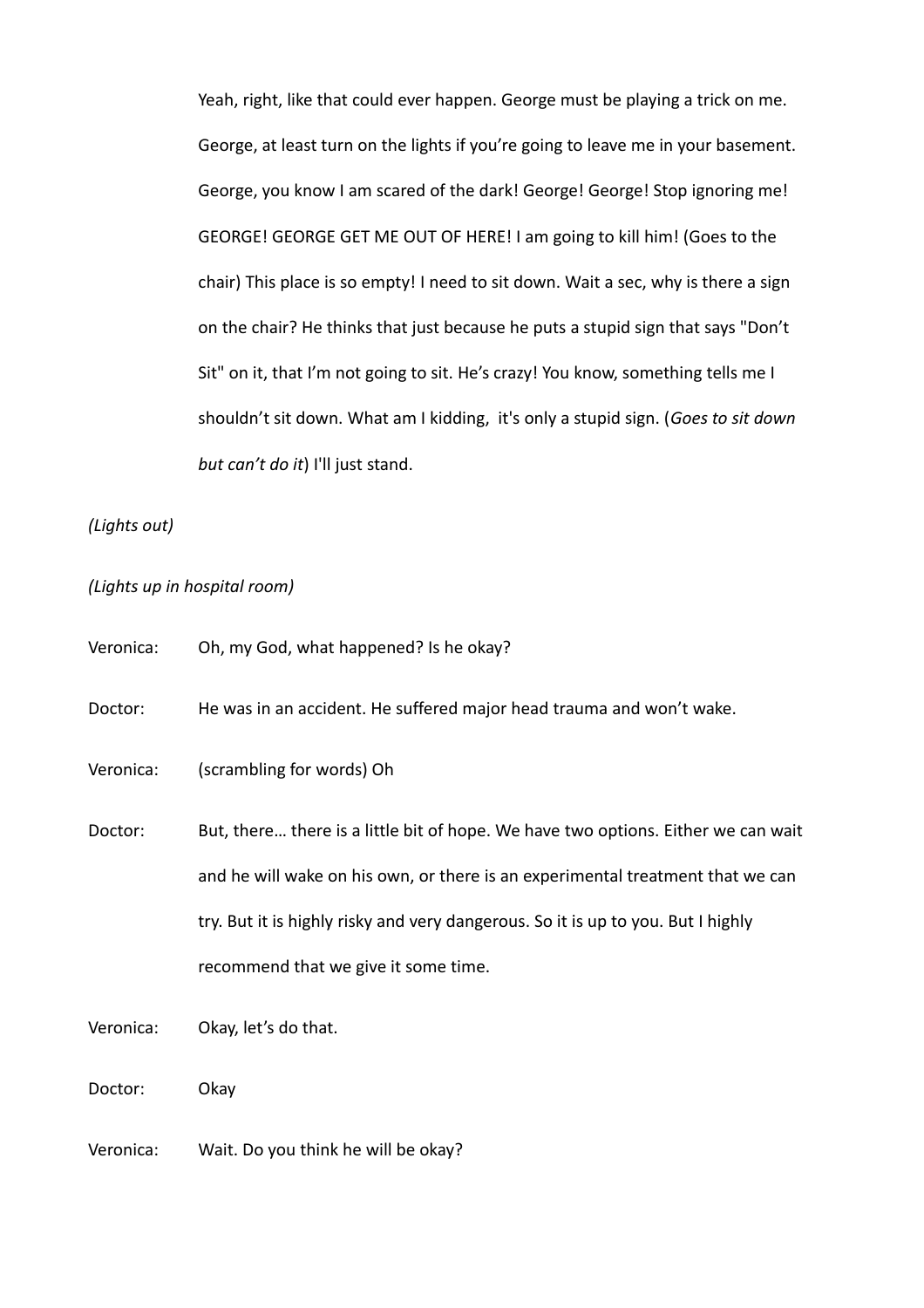Doctor: I could give you a statistical analysis about people in this situation, but honestly that does not matter. All you can do is hope. Pray and hope. Be there for him. Be by his side and don't leave him. He can sense that you're there and it will help him*. (Exits)*

*(Lights out)*

#### **Scene Two**

*(Lights up in Kevin's head)*

Kevin: George you yellow headed pig this is not funny! I have been here for three hours and it's dark and I am scared! I don't have my teddy bear. At least at home when it's dark I can snuggle with little Tim Tim. I wish I had him. (A teddy bear falls from the sky) Timmy! George, I am going to kill you! Never throw another man's teddy bear! NEVER! You know what, man, you really went too far on this one. This is even worse than when you put peanut butter all over me and threw me in the back yard with all of your pit bulls. Ok well maybe it's not that bad, but this has to be tied with that. God, I have to find myself some new friends. Well if threatening won't work, than maybe I will bribe him! George if you get me out of here I will give you that hot bartender's number. (Pause) Okay, then I will give you my wifes sister's number! (Pause) How about I give you both of their numbers plus all of the money I have in my wallet right now (pause) Good choice - I don't have anything in my wallet…

*(Lights out)*

*(Lights up on hospital)*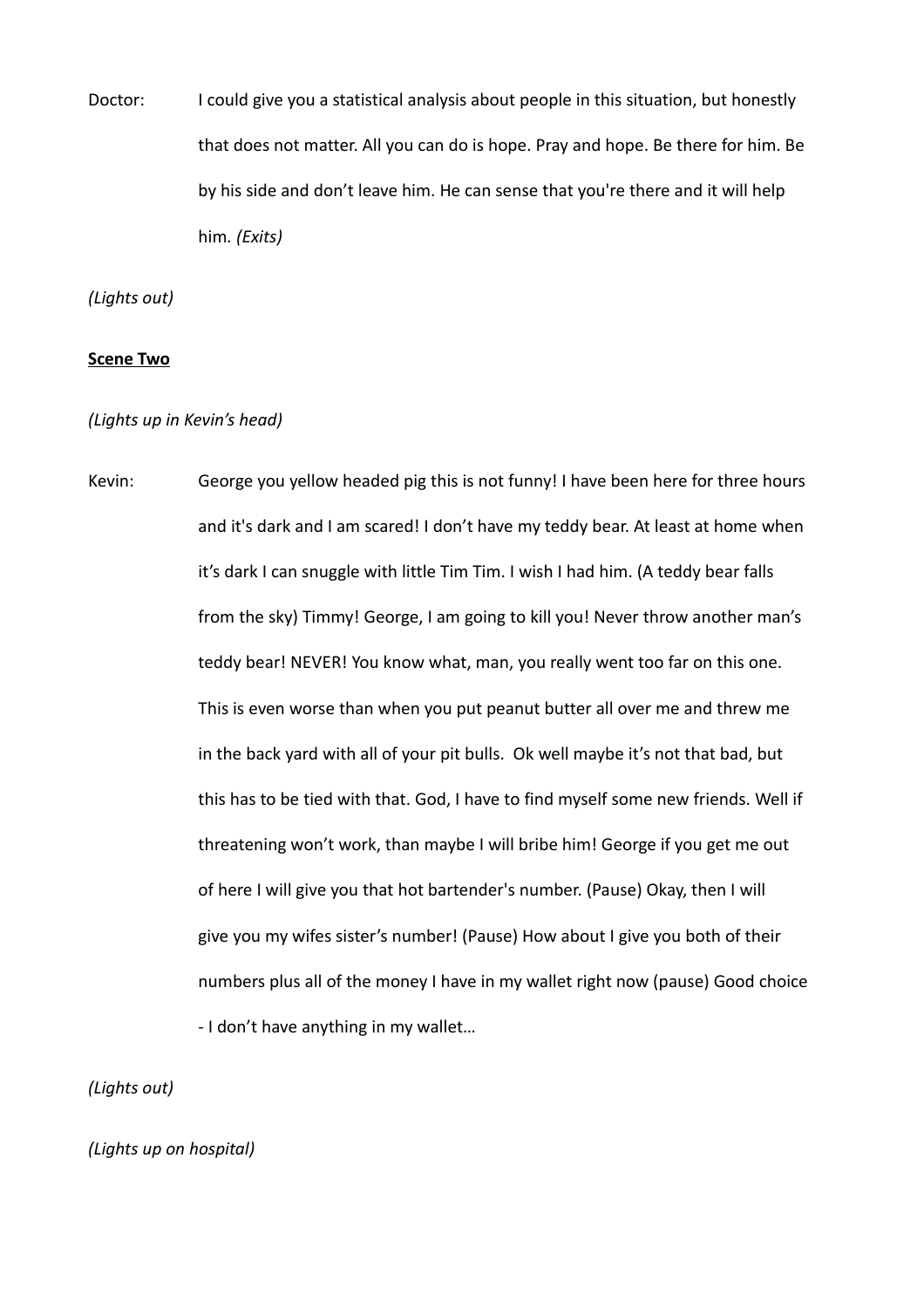| Veronica:          | Johnny!                                                                              |
|--------------------|--------------------------------------------------------------------------------------|
| Johnny:            | I am sorry it took so long. I had to find a sitter for the kids.                     |
| Veronica:          | It's okay, I'm just glad you came!                                                   |
| Johnny:            | So, um, what happened?                                                               |
| Veronica:          | He was in a car accident. Apparently he was drunk and well drove into a tree.        |
| Johnny:            | He is going to be okay right?                                                        |
| Veronica:          | Well he won't wake up. But the doctor says that there is an experimental             |
|                    | treatment we can try after awhile. But we have to wait and see if he wakes. The      |
|                    | doctor said he still can wake up on his own.                                         |
| Johnny:            | Well, what is it?                                                                    |
| Veronica:          | What is what?                                                                        |
| Johnny:            | The experimental treatment.                                                          |
| Veronica:          | Well, umm I am not entirely sure. I didn't ask. I wasn't thinking right! Should I    |
|                    | ask him?                                                                             |
| Johnny:            | Nah. If it's our only option there is no use in questioning it. Plus he did say it's |
|                    | possible he will wake up on his own. So for now, let's just be there for him.        |
| (Lights out)       |                                                                                      |
| <b>Scene Three</b> |                                                                                      |

*(Lights up In Kevin's head)*

Kevin: Okay, well it probably has been a whole day and no response from George or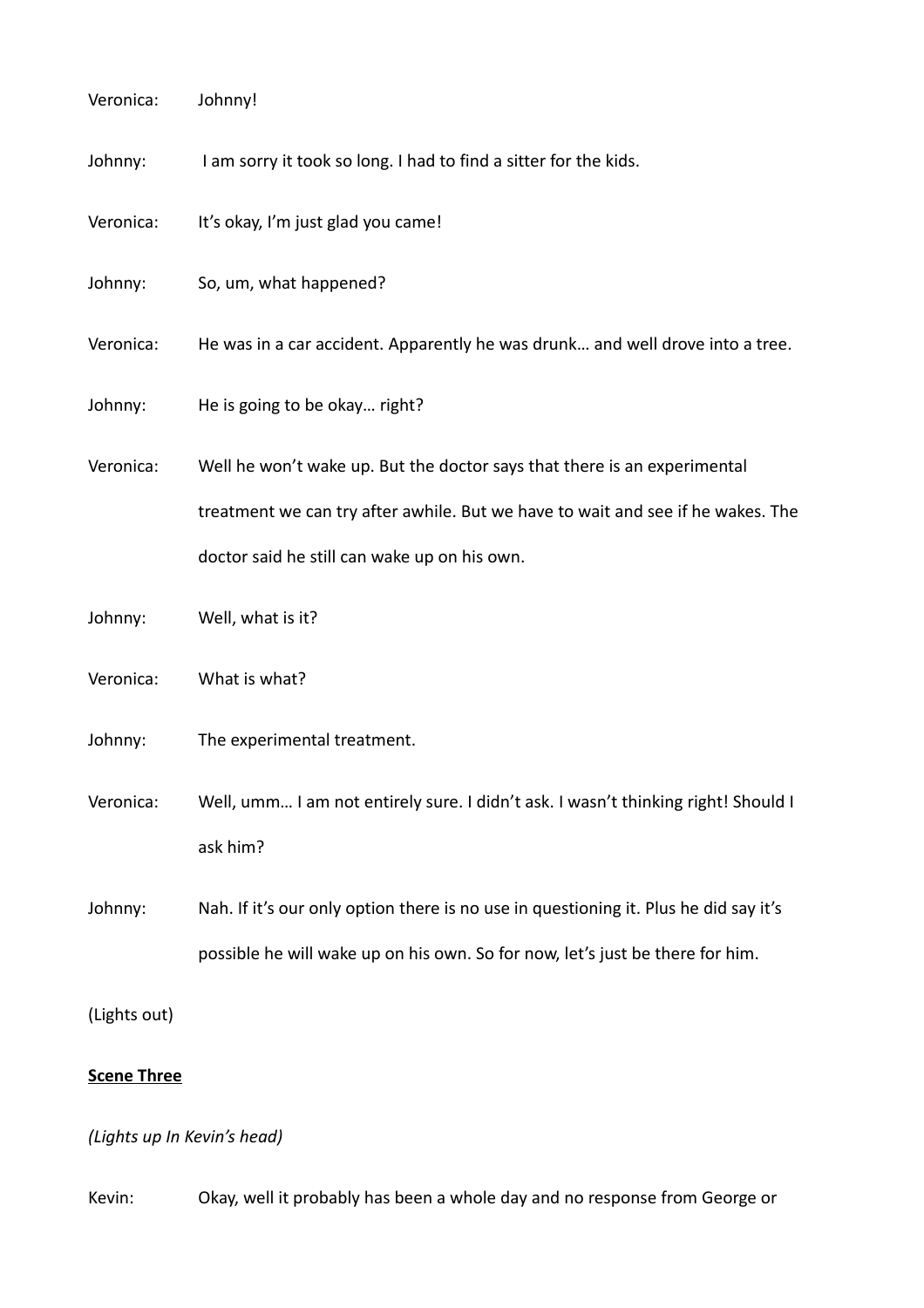anyone else. Maybe if I try remembering how I got here, I would know how to get out of here. Umm, let's see yesterday I… Watched the game…. Then ate some Kung Pow chicken… Oh I love Kung Pow! Anyway I argued with Veronica…. Oh yeah! And then I went to George's party! Yeah and we got really hammered! Well, that's not a good thing - that will make the rest extremely hard to remember. Think, Kevin. Think. Concentrate Kevin come on…. So I drove for a while until…. until... until… That stupid cop tried to pull me over… And I kept driving until… No that can't be possible.

*(Lights Out)*

*(Lights up in the Hospital roo*m)

Veronica: He doesn't seem to be getting any better, doc.

Doctor: I know. These things take time. Maybe if you speak with him... Tell him about how much you care, and about the experimental treatment. Tell him anything you want him to hear. Sometimes these talks can be used as not only therapy for you… But if he hears you hope for him, it will help make him stronger.

Veronica: Thanks, doc.

*Veronica crosses from the office into Kevin's head... The she enters and sits in the empty chair. He can see her and hear her but she is not able to see or hear him.*

Veronica: Kevin…

Kevin: Veronica!

Veronica: I am so sorry. This is all my fault!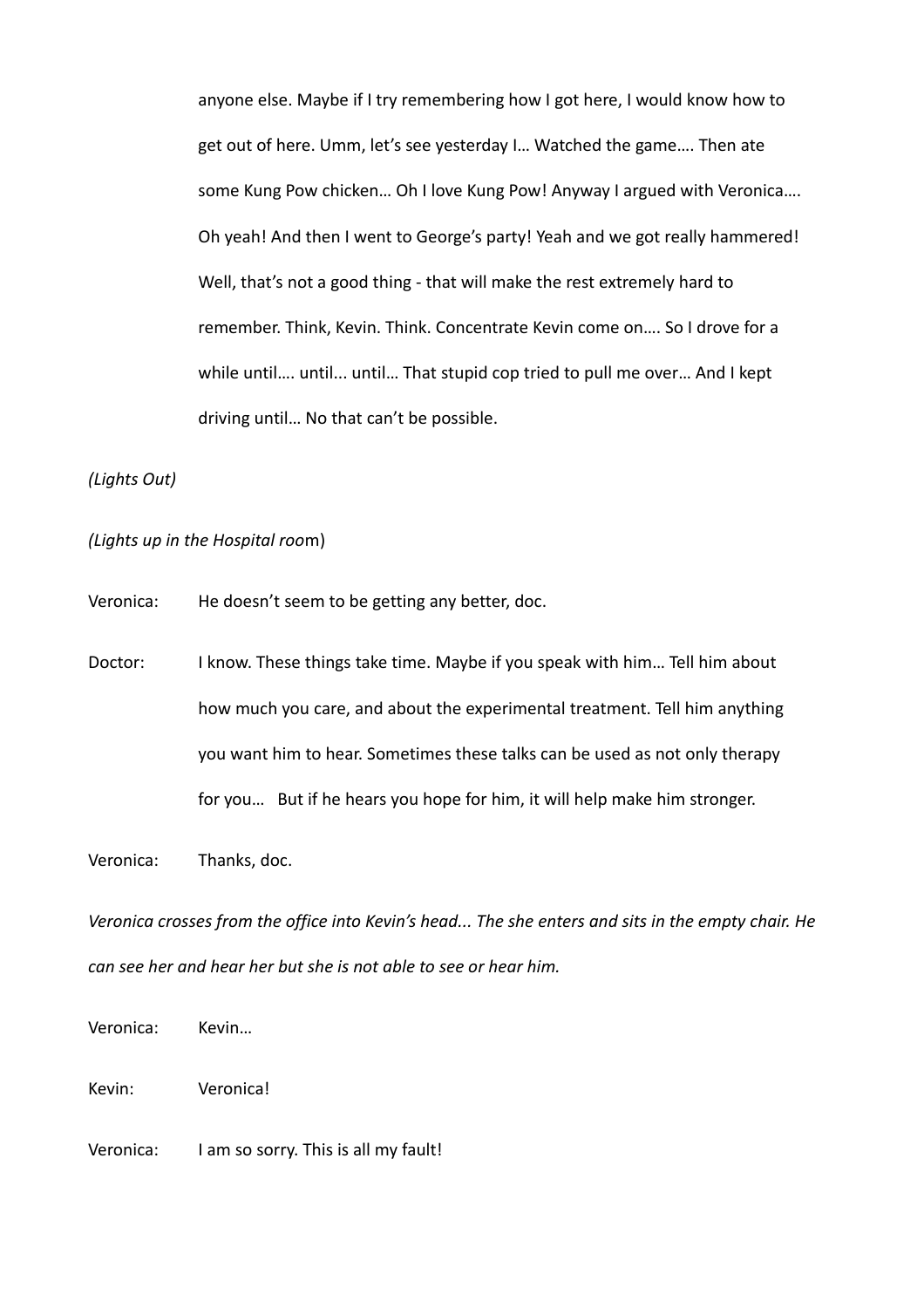Kevin: (overlapping) No it is not!

Veronica: I shouldn't have fought with you that night. It was so stupid!

Kevin: No, no it was me, I started it!

Veronica: If only I would have paid more attention to you, you wouldn't have had to go to that stupid party!

Kevin: Veronica, why won't you look at me? I'm right next to you.

Veronica: I just like to be alone sometimes. I mean the kids were gone. We had the house to ourselves. I just wanted to relax, you know. But I know that was selfish of me. I can see your point. The kids were gone, so why don't we spend time with each other? I see it now, and I am sorry. I wish I could go back. Kevin, I know you can't hear me and I am pretty much speaking to myself, (Beat) but I have something to confess. The reason I have been so standoffish is… well… I am having affair with your brother, John. I'm so sorry. You're just rarely home. But even when you are, you're paying attention to the kids, TV, and, everything else never me! When do I get any attention! Joe goes to school and I am just home alone. I love you so much Kevin, and I feel horrible but our relationship hasn't exactly been so great, and I needed someone. Kevin I wish it was you. I even imagined it was you… he even looks and smells like you. I just missed you Kevin and Johnny was the closest thing I had to you. Most of our problems are my fault. I need you, honey. Please get up!

# *(Johnny enters)*

Johnny: Veronica are you ok?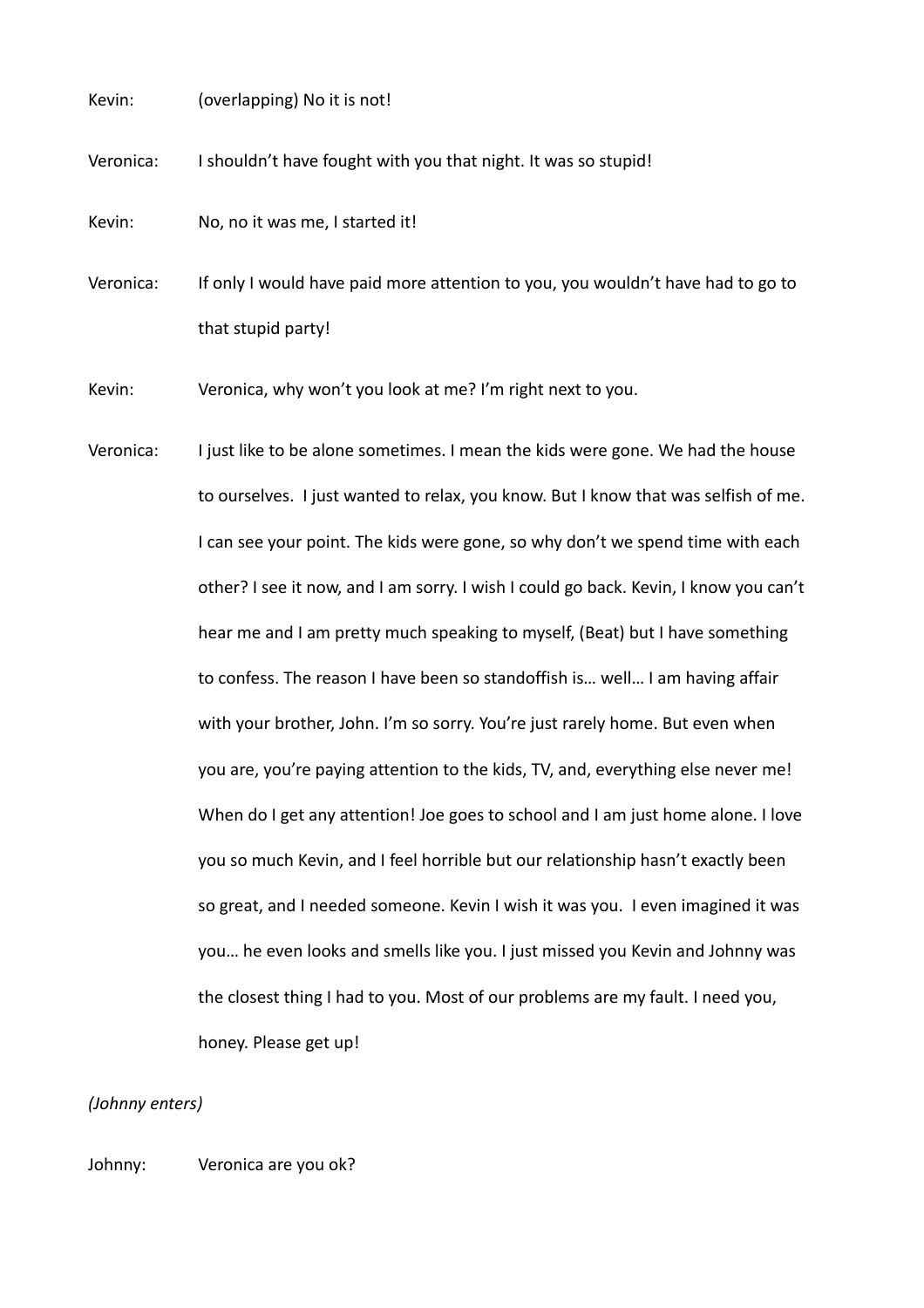# Kevin: Johnny, I am going to kill you!

*Kevin goes to tackle him but he misses. He simply cannot get him. It should look as if Johnny is transparent. So Kevin goes right through him.*

| Kevin:      | What the hell is going on!                                                       |
|-------------|----------------------------------------------------------------------------------|
| Johnny:     | Come on, Vicky it's time to go home, we will be back tomorrow.                   |
| Veronica:   | But                                                                              |
| Johnny:     | I know you want to stay, but he is going to be here! He isn't going anywhere.    |
|             | Besides you need to get rest, and we need to pick up Joe.                        |
| Veronica:   | Oh (pause) Okay, fine.                                                           |
| (They Exit) |                                                                                  |
| Kevin:      | Veronica! Come back! You! (Points at the chair) How can she sit in you but I     |
|             | can't? What the hell? What is going on? Think, Kevin. Think. He said that I am   |
|             | going to be here for a while, but what does that mean. Maybe I am dreaming.      |
|             | Wake up Kevin! Wake up! I don't understand. This can't be a dream, it all seems  |
|             | too real. Johnny said JOHNNY! I am going to kill you. How could you! You're my   |
|             | brother. And Veronica, you're my wife! How could you? I mean I didn't think our  |
|             | relationship was great either, but my own brother! I have to figure out a way to |
|             | get out of here!                                                                 |

# **Scene Four**

*(Lights up in Kevin's mind. Kevin is pacing around screaming, trying to find a way out. This happens for about 30-45 seconds, and then lights down.)*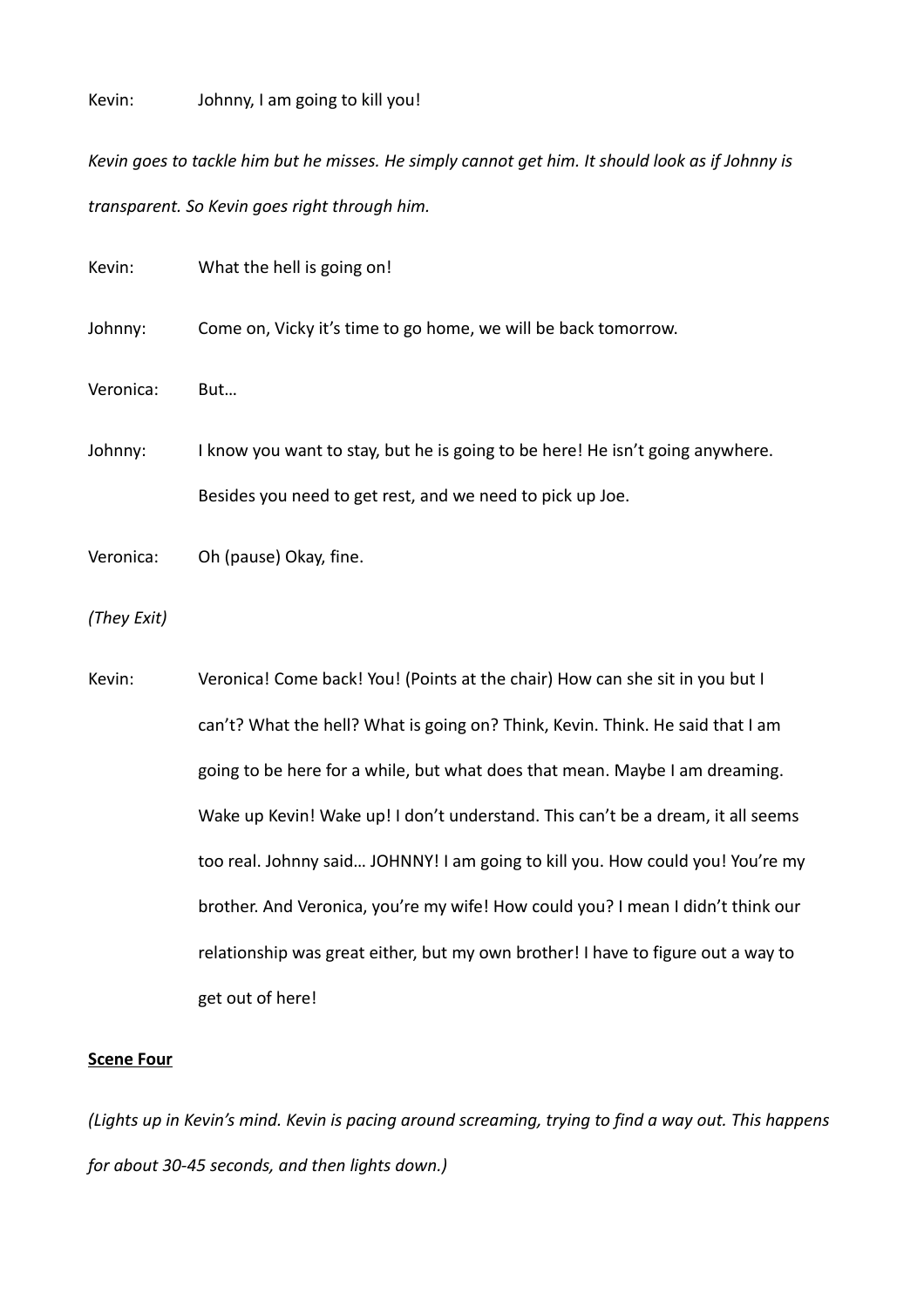*(Lights up. Veronica and Joey walk in to the hospital room.)*

Veronica: Kevin I brought Joey. I didn't think it was a good idea at first but he was very adamant about coming, so I finally took him to see you. I'll leave you two alone.

*(Veronica exits)*

*(Lights* up *in* Kevin's *mind. Joey crosses from the hospital room and sits in the chair.)*

Kevin: Joey!

 Young Joey: Hey daddy. I miss you. Mommy keeps telling me that I can't see you. But I begged her. I thought that if I came I could wake you up. Like you do when I don't wake for school. I brought water, daddy. Like you always used to, remember you always poured water on me when I wouldn't wake up for school. (Pours water on floor.) Daddy wake up! Daddy stop playing around I need you. Daddy please! Daddy!

*(Veronica runs in because she hears all of the noise)*

Veronica: What's going on, Joey?

Young Joey: Daddy won't wake up! Daddy won't wake up, Mommy.

 Veronica: (aside) I knew this was a bad Idea. Come on, Joey, I'll take you to Johnny he will help you feel better. Maybe we will get some ice cream!

*(They start walking out)*

Kevin: Please come back!

Young Joey: But I don't want ice cream I want. Daddy.